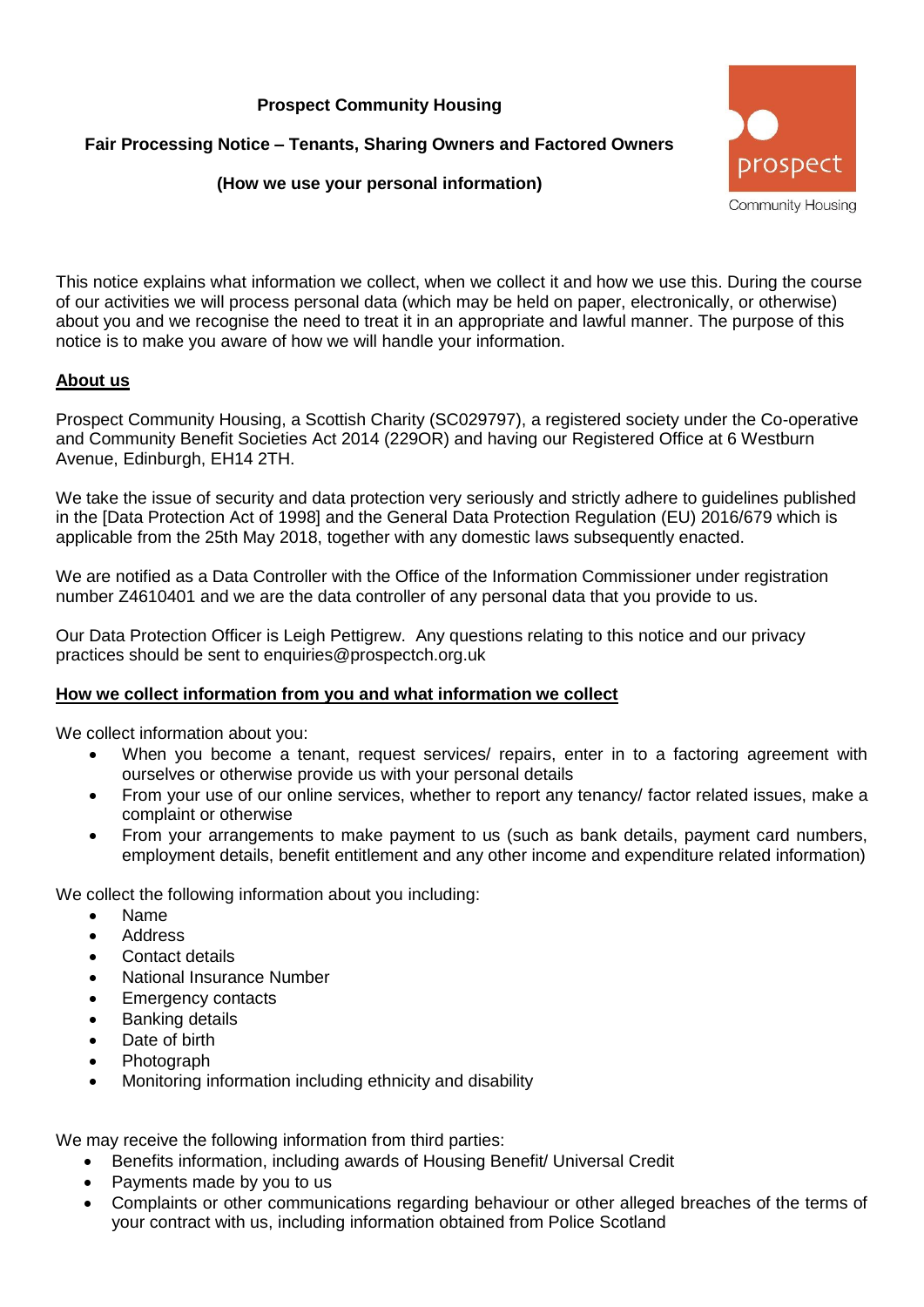• Reports as to the conduct or condition of your tenancy, including references from previous tenancies, and complaints of anti-social behaviour

### **Why we need this information about you and how it will be used**

The legal basis for processing your data is contractual – to fulfil the terms of our agreement with you, including our tenancy agreement, factoring agreement or shared ownership agreement.

We will use your information:

- To undertake and perform our obligations and duties to you in accordance with the terms of our contract with you
- To enable us to supply you with the services and information which you have requested:
- To enable us to respond to your repair request, housing application and complaints made;
- To analyse the information we collect so that we can administer, support and improve and develop our business and the services we offer;
- To contact you to send you details of any changes to our or supplies which may affect you;
- For all other purposes consistent with the proper performance of our operations and business; and
- To contact you for your views on our products and services.

# **Sharing of Your Information**

The information you provide to us will be treated by us as confidential. We may disclose your information to other third parties who act for us for the purposes set out in this notice or for purposes approved by you, including the following:

- If we instruct repair or maintenance works, your information may be disclosed to any contractor
- If we are investigating a complaint, information may be disclosed to Police Scotland, Local Authority departments, Scottish Fire & Rescue Service and others involved in any complaint, whether investigating the complaint or otherwise
- If we are updating tenancy details, your information may be disclosed to third parties (such as utility companies and Local Authority)
- Your information may be disclosed to payment processors, Local Authority and the Department of Work & Pensions
- If we are conducting a survey of our products and/ or service, your information may be disclosed to third parties assisting in the compilation and analysis of the survey results
- External Information Technology providers who process information on our behalf
- Auditors carrying out work on behalf of Prospect Community Housing

Unless required to do so by law or to fulfil our contract with you, we will not otherwise share, sell or distribute any of the information you provide to us without your consent.

### **Transfers outside the UK and Europe**

Your information may be processed outside of the UK or the European Economic Area (EEA).

Where this happens, we will ensure that there are adequate safeguards in place to protect your information in accordance with this notice, for example that the organisation processing the information is registered with the Privacy Shield.

# **Security**

When you give us information we take steps to make sure that your personal information is kept secure and safe. We have separate Information Technology policies and procedures in place to protect information that is held electronically, and these are available on request. Our paper records are held in our office and any personal information is stored locked and only available to authorised staff members.

### **How long we will keep your information**